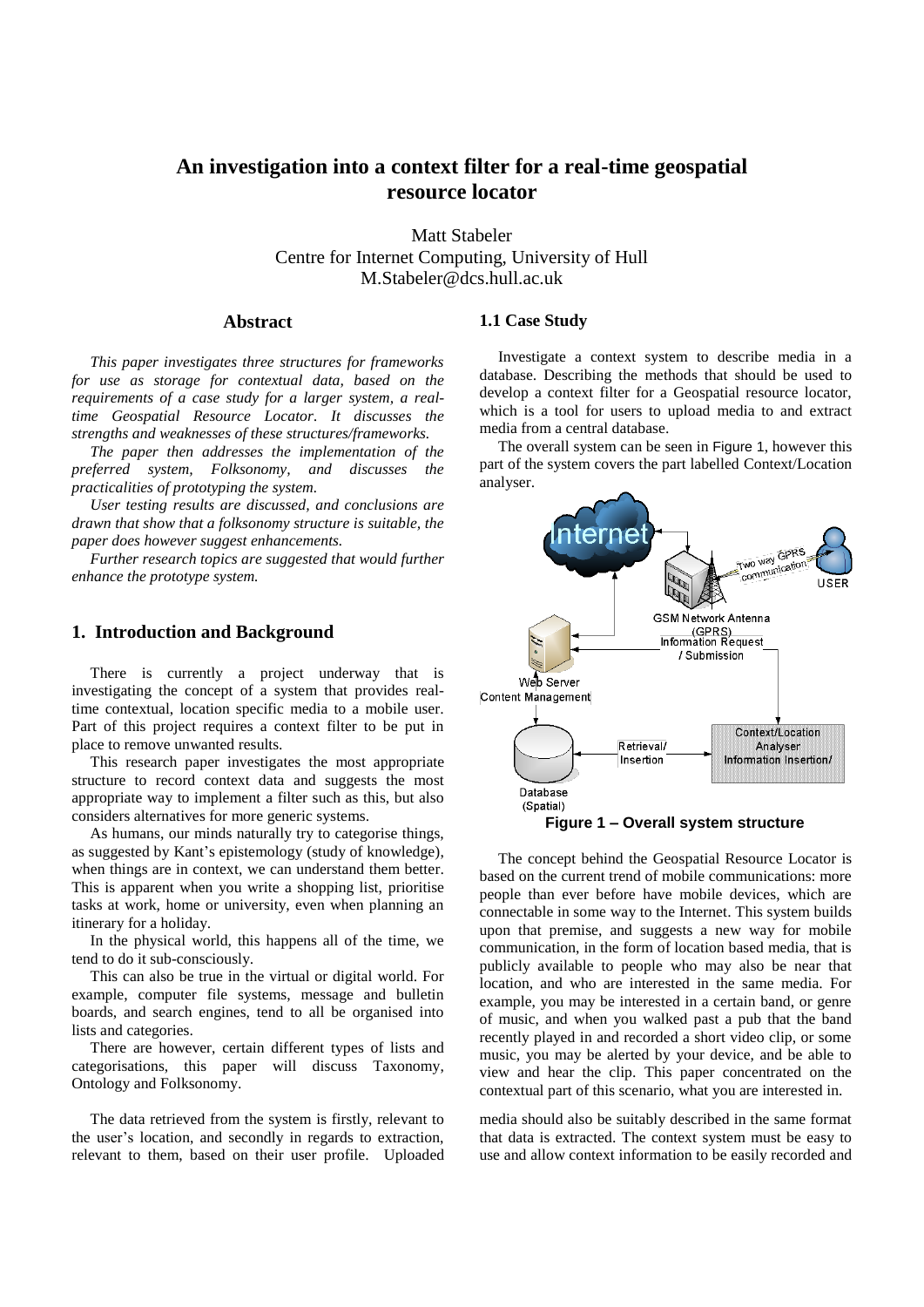retrieved by general users. The overall goal is to find the best recording structure, and suggest an implementation of this.

The system must be efficient, extendable and accurate, and be able to plug-in to the overall project.

In the overall project plan, this element sits in between the user and the server, it filters information from the server, based on a users preferences. A user will have a profile, which will already have been defined, giving hints as to what the user in interested in.

The context filter should have the ability to retrieve relevant information using the chosen context structure. In the overall system, this will be in relation to the users" geospatial location.

#### **2. Research methods**

This paper will discuss; Taxonomy, Ontology and Folksonomy in detail, and will go on to find which one is most appropriate context structure for this case study.

Once this has been established, it will discuss how such a system could be implemented for the case study, and discuss what processes are involved.

The effectiveness of the system for recording and filtering context will be tested by creating a simple prototype which will allow users to do two separate activities, firstly, add content to the system, with appropriate context identifiers, and secondly, to retrieve information from the system using the same system of identifiers.

#### **3. Recording Structures**

This section discusses different types of structures that could be used in the case study. Specifically: Taxonomy, Ontology and Folksonomy.

#### **3.1 Taxonomy**

Taxonomy can be described as a hierarchical structure that classifies its elements; its original form was to describe organisms in nature.

It is a system that has strict rules of classification and vocabulary, as items can only fit into the their correct place in the hierarchy, as described by the complete hierarchy to that place

For example the Carolus Linnaeus's scientific classification, see Figure 2:

```
Organism
Domain
 Kingdom
  Phylum
  Class
   Order
      Family
      Genus
        Species
         Etc.
    Figure 2 – Example Taxonomy
```
Taxonomies are used throughout the scientific community to classify objects of the real world, not just organisms. These taxonomies have a strict structure and must have agreed rules about entries and alterations.

In the digital world data is often included in taxonomy like structure such as file systems. This is a simple taxonomy, as well as being a single parent structure; taxonomy can have nodes with multiple parents which a file system cannot.

One such example of a digital taxonomy structure is that of DMOZ (http://www.dmoz.org), which classifies subject areas by defining hierarchy of preceding disciplines e.g. for java programming, the root node is the DMOZ top node, Figure 3 shows the remainder.

> **Computers**  Programming Languages Java **Figure 3**

This gives a description of the subject at this level of the hierarchy and also gives options for 'travelling' down further into the 'Java' subject.

This particular system works well, as it is open and a person can add information (once verified) to the open database. This system, as with other taxonomies, is bound by strict rules as to how something can be classified. For example, Java Programming could not be classified under Java Coffee, as although is has the same name, it is not the same thing. This could be considered a drawback of the system when considering ease of use, as a user has to classify an entry location to find an item as touched on by Mathes when he said "[…]it would be impossible to get users of these systems to use a complex, hierarchical, controlled vocabulary[..."[1].

But, for the same reason, some argue that it is a good thing to be more precise when classifying objects. There is a difference between taxonomy and an ontology (discussed in detail later) in that taxonomy maps an entire hierarchy, whereas an Ontology maps an object in its own right, and defines its in terms of itself. Adams [2], best describes the differences when she likens a Taxonomy to a librarian who is concerned with how patrons retrieve information with the aid of technologies:

'For librarians, taxonomies are a way to facilitate certain types of information-seeking behaviour*.'*

'Yet, as an overarching generalization, software developers focus on the role ontologies play in the reuse and exchange of data while librarians construct taxonomies to help people locate and interpret information.' *[2]*

## **3.2 Ontology**

As mentioned before, ontology can be described as a subset of taxonomy. Also, it implicitly describes its data only in its own level of hierarchy. This differs from taxonomy which describes the classification route to the level in the hierarchy.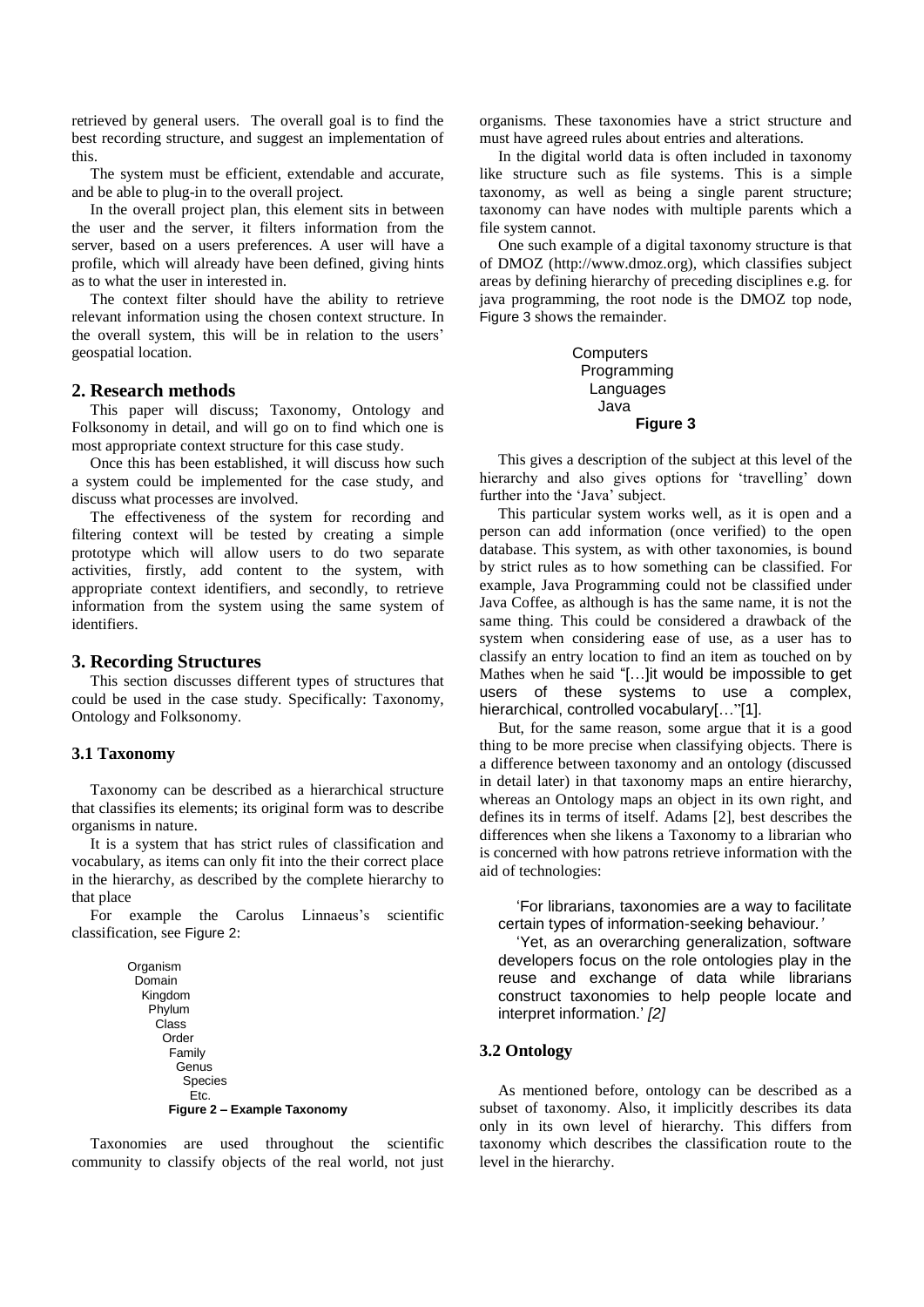An example of an ontology system in the digital world is a system called WordNet (http://wordnet.princeton.edu/), which is an online lexical reference system. A user can search using a word, and will be presented with the meaning of the word, and its other possible meaning and associated words (like a thesaurus). For example, the word 'Java' gives the result in Figure 4

[S:](http://wordnet.princeton.edu/perl/webwn?o2=&o0=1&o6=&o1=1&o5=&o4=&o3=&s=java&i=0&h=000#c) (n) [Java](http://wordnet.princeton.edu/perl/webwn?o2=&o0=1&o6=&o1=1&o5=&o4=&o3=&s=Java) (an island in Indonesia south of Borneo; one of the world's most densely populated regions) [S:](http://wordnet.princeton.edu/perl/webwn?o2=&o0=1&o6=&o1=1&o5=&o4=&o3=&s=java&i=1&h=000#c) (n) [coffee,](http://wordnet.princeton.edu/perl/webwn?o2=&o0=1&o6=&o1=1&o5=&o4=&o3=&s=coffee) [java](http://wordnet.princeton.edu/perl/webwn?o2=&o0=1&o6=&o1=1&o5=&o4=&o3=&s=java) (a beverage consisting of an infusion of ground coffee beans) *"he ordered a cup of coffee"*

[S:](http://wordnet.princeton.edu/perl/webwn?o2=&o0=1&o6=&o1=1&o5=&o4=&o3=&s=java&i=2&h=000#c) (n) [Java](http://wordnet.princeton.edu/perl/webwn?o2=&o0=1&o6=&o1=1&o5=&o4=&o3=&s=Java) (a simple platform-independent obiectoriented programming language used for writing applets that are downloaded from the World Wide Web by a client and run on the client's machine) **Figure 4 - Each of the entries is shown in its** 

#### **context**.

In order for this system to work, the system must explicitly describe each data element in the system, which as with Taxonomy, requires strict rules and vocabulary.

#### **3.3 Folksonomy**

'"Taxonomy" is from the Greek *taxis* and *nomos*. *Taxis* means "classification", and *nomos* (or *nomia*) means "management". "Folk" is from the Old English *folc*, meaning people. So "folksonomy" literally means "people's classification management"' Wikipedia, 2005

Folksonomy is the concept of categorisation, not in the strict sense of taxonomies and Ontologies which have a set of rules for *classification*, but where categorisation is managed by the users of the system, who are using their own vocabulary to collectively describe the same piece of information (Vander-Wal[8], Wikipedia[3]).

Butterworth [9] suggests that a Folksonomy is 90% of the value of a proper taxonomy, but 10 times simpler.

However, Mathes [1] discounts this as vastly overstated, but goes on to say:

'Non trivial and important metadata are captured through these Folksonomies, The comparisons are almost irrelevant as it would be impossible to get users of these systems to use a complex, hierarchical, controlled vocabulary' - Mathes 2004 [1]

This neologism "Folksonomy" was "coined" by Ted Vander Wal, when explaining the nature of public information sharing websites such as Flickr (http//www.flickr.com) and Delicious (http://del.icio.us/), which both use a Folksonomy type of categorisation.

The method behind a Folksonomy is generally implemented as a flat namespace hierarchy, in that there is exactly one level of hierarchy, which are keywords. These

keywords are used to describe data, and are therefore metadata.

In the case of Flickr, which is a photograph storage and sharing service, the keywords are used to describe images that are in the system. Which can be shared with others, and in fact, other can add keywords to those images themselves.

Delicious is a social book-marking service, where users record their browsing "bookmarks" on the website, along with descriptive (or not) keywords about that link.

These systems then categorise the recoded data into keyword categories. These categories can then be searched by keyword and relevant results returned.

With Delicious, the most popular bookmarks can be seen, similarly with Flickr, the most popular tags can be viewed. With both Flickr and Delicious, it is possible to supply a keyword, and see every (public) image or bookmark that is associated with that keyword.

Flickr is quite clever in that when it shows results for a particular keyword, it also shows related keywords, based on the other keyword that were used to describe the image. As an example, several different users may tag separate images with the words 'Java', 'coffee' and 'cup'. This would suggest that it was an image of a cup of java coffee.

Another user may simply add the tag "Java" to an image, which is ambiguous, but acceptable in this free-tagged, unrestricted system, however, the user who added this image may be disappointed when the image does not show up in its correct context.

In this way, the user in encouraged to add more tags to the image, to make it more contextual. Adding the keywords "java", "Indonesia", "island" and "holiday", gives the impression that it is a holiday snap from the island of Java in Indonesia.

Udell [10] describes this as a tight feedback loop, as the user us encouraged (by not seeing his image in the correct community) to correctly categorise his data.

Mathes [1] suggests that where some authors refer to this process as classification, it is in fact categorisation. The data is not being determined by its tags, but merely its relevant categories.

Drawbacks of this system are that the tags could be ambiguous, and a lack of sufficiently descriptive tags could effectively invalidate the community system, as all the tags would yield results that were poor in context.

However, as is evident with Flickr, which has a large user community, it seems to be possible to avoid this.

## **3.4 Conclusion**

All of these structures have their strengths and weaknesses, and are often used in the digital world; however, the keyword based structure of the Folksonomy fits best with the case study. It lends itself to the community nature of the Geo-Resource Locator project.

One of the case study requirements is that the system be easy to use by general users. Taxonomies and Ontologies require specialist abilities to classify objects using strict rules, but a keyword based system requires a user to give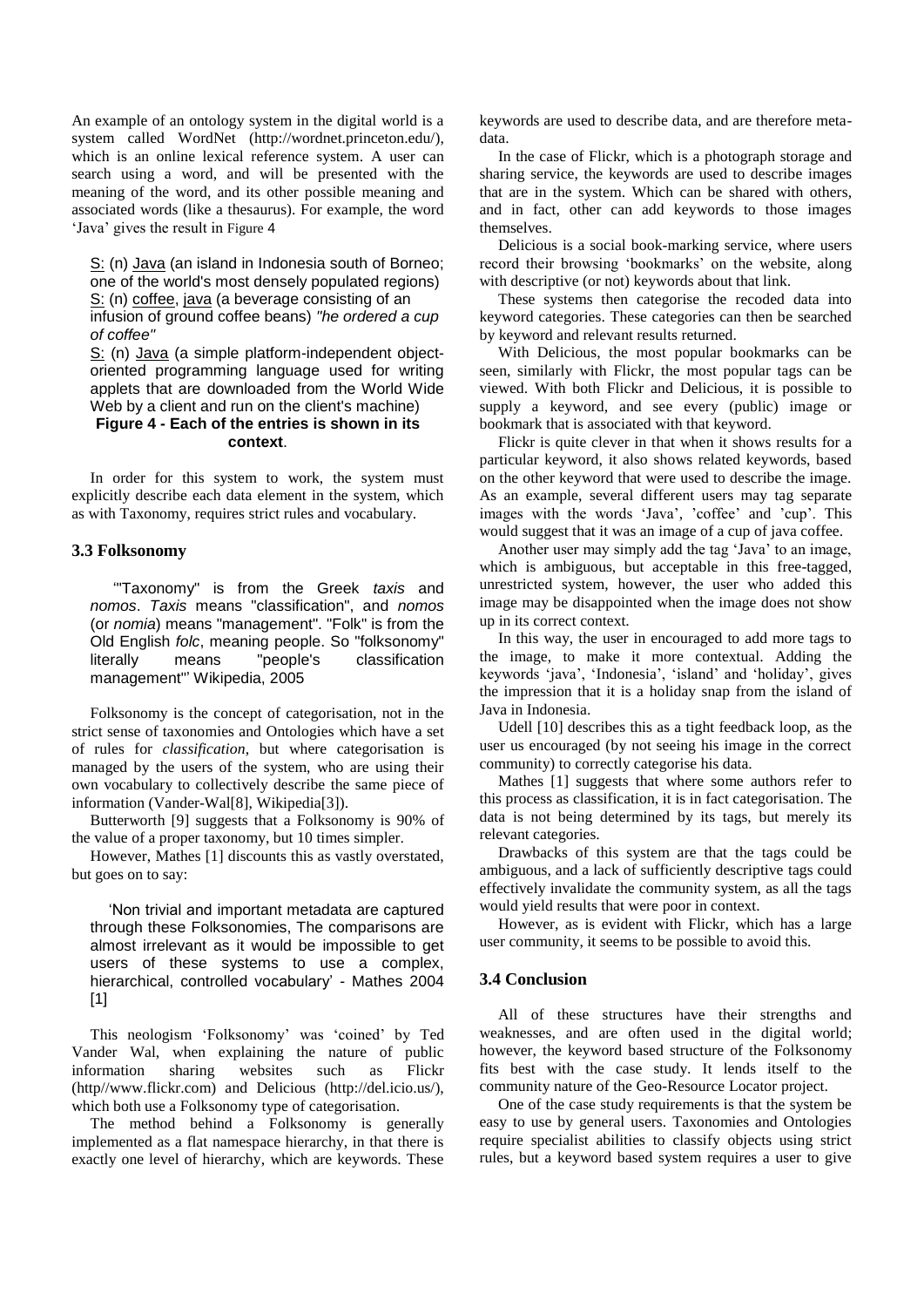his or her description of an object. This seems most apt in this case study.

The hierarchical structure of a Taxonomy is too inefficient in this scenario when it comes to general classification of objects, as a media file would have to be implicitly classified as to its content. This would create a large overhead to determine where it should be classified. Similarly, Ontology requires precise information about an object to correctly model it, making the job of recording the meta-data a comparatively lengthy process. The keyword based system of a Folksonomy provided an easy if less accurate method by which to describe a media object, although it maybe slightly hit and miss, it is dependant upon the community who uses it to make it more accurate.

Therefore, a prototype will be developed to test the effectiveness of this structure type, and evaluate it against the requirements of the case study.

## **4. Prototype for testing**

This section will discuss the thoughts that went into making the prototype, and justify the decisions made during implementation.

## **4.1 Concept**

In order to make this system, there are certain parts that are required, as shown in this diagram, Figure 5:



As the diagram shows, the context filter can be thought of as the middleware part of the system, connecting the Front-end and backend interfaces.

## **4.1 Software Platform**

This prototype is being developed as a web based system. The open source Apache web server (Version 2) platform has been chosen, firstly due to its widespread use, and secondly due to its ease of installation and low cost. Alternate systems were considered: IIS, a Microsoft product and JIGSAW which is developed by SUN Microsystems.

A server side technology is also required to add dynamics to the system, PHP (Version 5) was chosen, for the same reasons as the web-server choice, also because the author has some knowledge of this technology already.

Lastly, a database system is needed, and in this case, MySQL (Version 1.41) was chosen, again due to its popularity, ease of use and easy installation.

This software was all installed onto a PC Running Windows XP Professional, but the author also has access to a remote web server, running Free BSD (Version 4.11), MySQL (Version 1.4) PHP (Version 4.3).

#### **4.2 Prototyping**

The main concept for the prototype was to be simple, yet functional. It should encompass the requirements of the case study, in that it should be easy to use by general users. It should also meet the functional requirements, by allowing users to enter, categorise and retrieve media.

The first step was to create a relational database schema that would encompass the required aspects of the system: Media, Keywords. The simple schema is shown in Figure 6



The two main tables; image and tag are joined by the tag\_image table. This table links the two together, thus associating keywords to images in this conceptual database.

After creating this database, a simple web interface was devised, firstly, data entry. The Screen shot in Figure 7 shows its simplicity.

The user simply uploads an image and associates keywords to that image. This upload form feeds into a script that adds the information to the database, linking the image and tags together.

The next logical step is to retrieve the information from the database in the manner in which it was entered, as detailed in the requirement.

The user merely enters the keyword and searches for matching images. This uses SQL inner joins to collate the data from the various database tables.

The actual user profile part of the specification is abstracted to the users search terms. In a practical application of the context filter, a user may be presented with options for specifying separate profiles of interest, that would consists of a number of keywords together, which form their interest profile.

The location search part of the filter is also not shown in this prototype, as the location could be thought of a keyword itself, but would be applied separately. The completed system would need a mechanism for getting the range limits for matching resources and filtering results